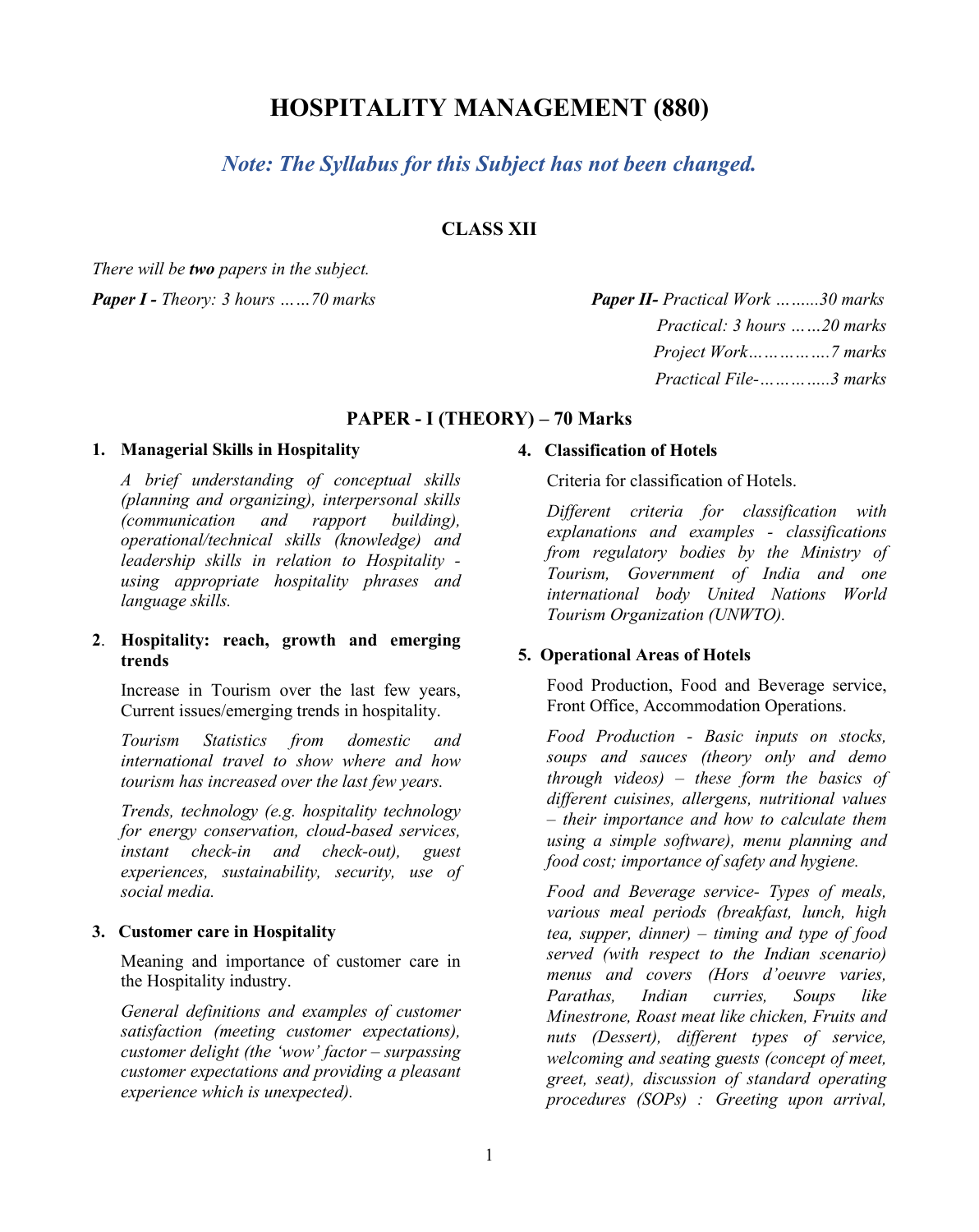*Restaurant Service Sequence, Table setups, Handling guest complaints, Mise en place.*

*Front Office - Guest cycle, introduction to the property management systems and their uses (relationship between different departments).*

*Accommodation Operations - Attributes of AO personnel, planning and control desk, classification of guest rooms, public area cleaning and maintenance (e.g. common to inhouse and non-resident guests), decor (including four different types of flower arrangements), appropriate wall and floor coverings for guest rooms and public areas.* 

#### **PAPER II**

#### **PRACTICAL (20 Marks)**

Candidates will be expected to complete the practical work listed below and maintain a **File** for the same.

## **List of Practical Work to be done throughout the year**

- (i) Food Production knife skills, cuts of vegetables (classical cuts like Julienne, Jardiniere, Macedoine, Chiffonade), nutritional knowledge and calculation of nutritional values, menu planning and food cost, pre-preparation of food such as cold cooking, salads, *chaats*, sandwiches, induction cooking.
- (ii) Food and Beverage Service service sequence, restaurant mise-en-place, table layout sequence for different meals (breakfast, lunch and dinner), table layouts sequence setup of major meals (breakfast lunch and dinner), service conventions (do's and don'ts during the service) and standard operating procedures (Greeting upon arrival, Restaurant Service Sequence, Table Setup, Handling Guest complaint) and phrases used related to the F & B Department of the hotel, at various times.

**The Practical Work will be evaluated by a Visiting Examiner appointed locally and approved by the Council.**

#### **Distribution of Marks:**

| Cuts of Vegetables | 4 Marks  |
|--------------------|----------|
| Cold Cooking       | 8 Marks  |
| Table Layout       | 8 Marks  |
| <b>TOTAL</b>       | 20 MARKS |

The practical examination will be of 3 hours duration. Practical examination will consist of questions based on the following:

#### **1. Cuts of Vegetables:**

 Candidates will be required to display any two cuts of vegetables (Julienne, Jardiniere, Macedoine, Chiffonade) and list their uses.

#### **2. Cold Cooking:**

 Candidates will be required to prepare a salad/ chaat/ sandwich for a given number of people and display the same with proper presentation (garnish and plating).

They will also be required to list down the ingredients used (based on the standard recipe) with correct quantities.

## **3. Table Layout**

Candidates will be required to prepare a table layout for two people for an à la carte/table d'hôte restaurant for an Indian meal. The layout will need to be according to the occasion specified. Candidates will be required to display the following:

- the correct placement of cutlery, glassware, crockery;
- napkin folding, specially keeping in mind the occasion (rose napkin fold, heart napkin fold, pocket fold), colours of the napkins used (according to occasion).

They will also be required to draw and label the table layout prepared.